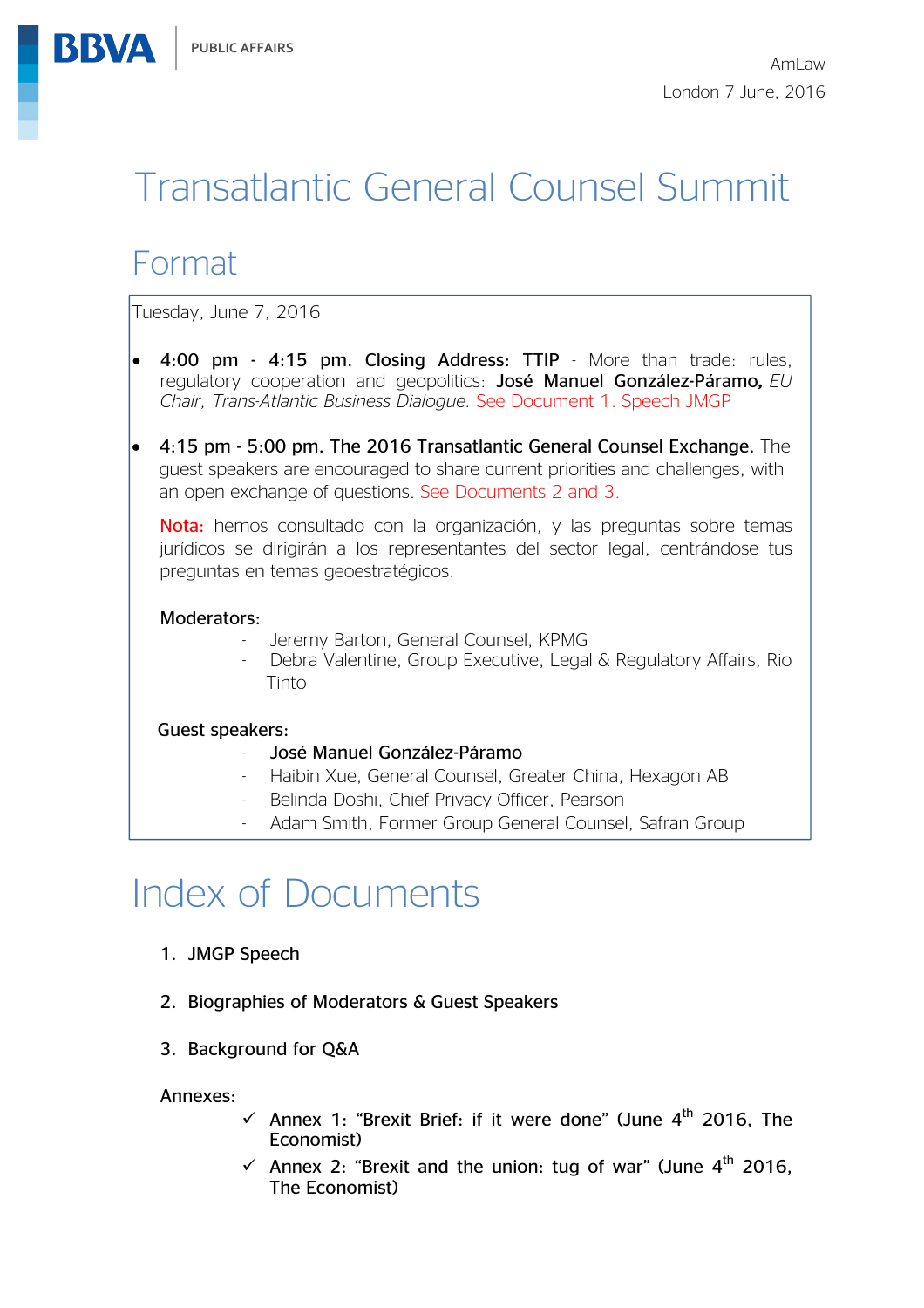

# 1. JMGP Speech (duración máxima de 15 minutos): "More than trade: rules, regulatory cooperation and geopolitics"

El Speech se estructura de la siguiente manera (se incluyen los mensajes trasladados por Tim Bennett): Introduction 1. TTIP key negotiation issue: Rules and regulatory cooperation (non-tariff barriers) 2. The importance of the TTIP for geopolitics 3. State of play of the negotiations Conclusion

It is an honour to be included with you today and to contribute to ensure that the transatlantic relationship be recognised as a truly strategic partnership.

#### Introduction:

Ξ

- Since World War II, Europe and the United States have worked hard to create the most cooperative and successful multilateral partnership that the world has ever seen. What we accomplished through the Marshall Plan, the founding of NATO and the European institutions favoured an unprecedented period of transatlantic prosperity and security. This successful pairing of market capitalism with political freedom has served as a global model for securing progress and prosperity. Crucially, these past accomplishments point to a partnership that we can use to address the challenges we face today.
- EU and US represent together the largest and wealthiest marketplace in the world, accounting for three-quarters of global financial markets and over half of world trade. It accounts for over 50% of world GDP in terms of value and 40% in terms of purchasing power.
- TTIP is first and foremost an economic negotiation seeking agreement in three areas. The first one addresses market access issues such as tariffs and rules of origin. The second one seeks to reduce, where feasible, non-tariff barriers and to find coherence, convergence or recognition of essential equivalence on regulatory issues. The third area seeks common agreement on a range of norms and standards regarding issues such as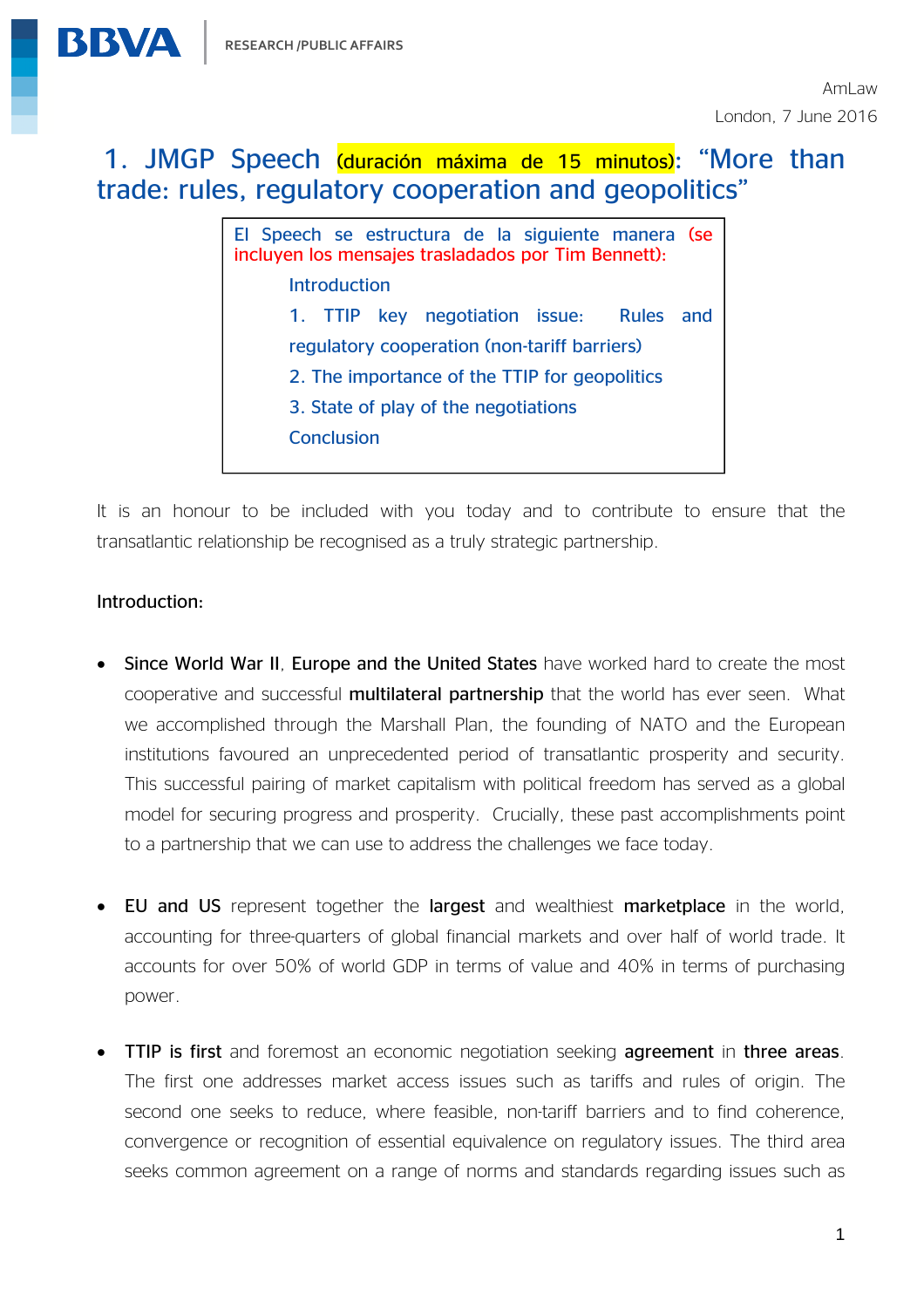

investment, intellectual property rights, discriminatory industrial policies and state-owned enterprises.

• Reducing unnecessary differences in regulation and foster cooperation will make EU-US trade easier and at a lower cost. Why the difference of the TTIP with previous Trade Arrangements? Pascal Lamy, who served as the EU's trade commissioner before running the WTO from 2005 to 2013, distinguishes between the "old" and "new" world of trade deals. The old world, dominated by national producers, was about opening markets and cutting tariffs. Trade negotiators were battling producers who were seeking protection from international competition. The new one aims to reduce differences between sets of national or regional rules that hinder trade in a world of transnational production and long supply chains.

I've divided my presentation into three parts. First, I'll explain most of details of the nontariff barriers or rules and regulatory cooperation aspects of the negotiation. Then, I'll share with you why TTIP is of vital importance from a geostrategic point of view. Next, and before concluding, we will revise the state of play of the negotiations

- 1. TTIP key negotiation issue: rules and regulatory cooperation (non-tariff barriers)
- Globalisation means more and more export companies face similar challenges to comply with different countries' rules and regulations. To export to the US, EU firms must comply with US regulations. This can be costly, especially for smaller firms, considering many cases where EU and US rules are very different.
- Given the low average tariffs (under 3%) between EU and US, the key issue of the TTIP is to tackle non-tariff barriers. The non-tariff barriers come from diverging regulatory systems (standards definitions notably), but also other non-tariff measures, such as those related to certain aspects of security or consumer protection.
- What the agreement will aim to do is to identify where unnecessary regulatory differences and overlap exist, and to reduce, where it's possible, such differences by establishing mutually recognised rules, standards and testing procedures. Where this isn't possible, other solutions will be sought. For example, if separate EU and US tests must still be carried out, it may be possible for the same testing facility to carry out both tests.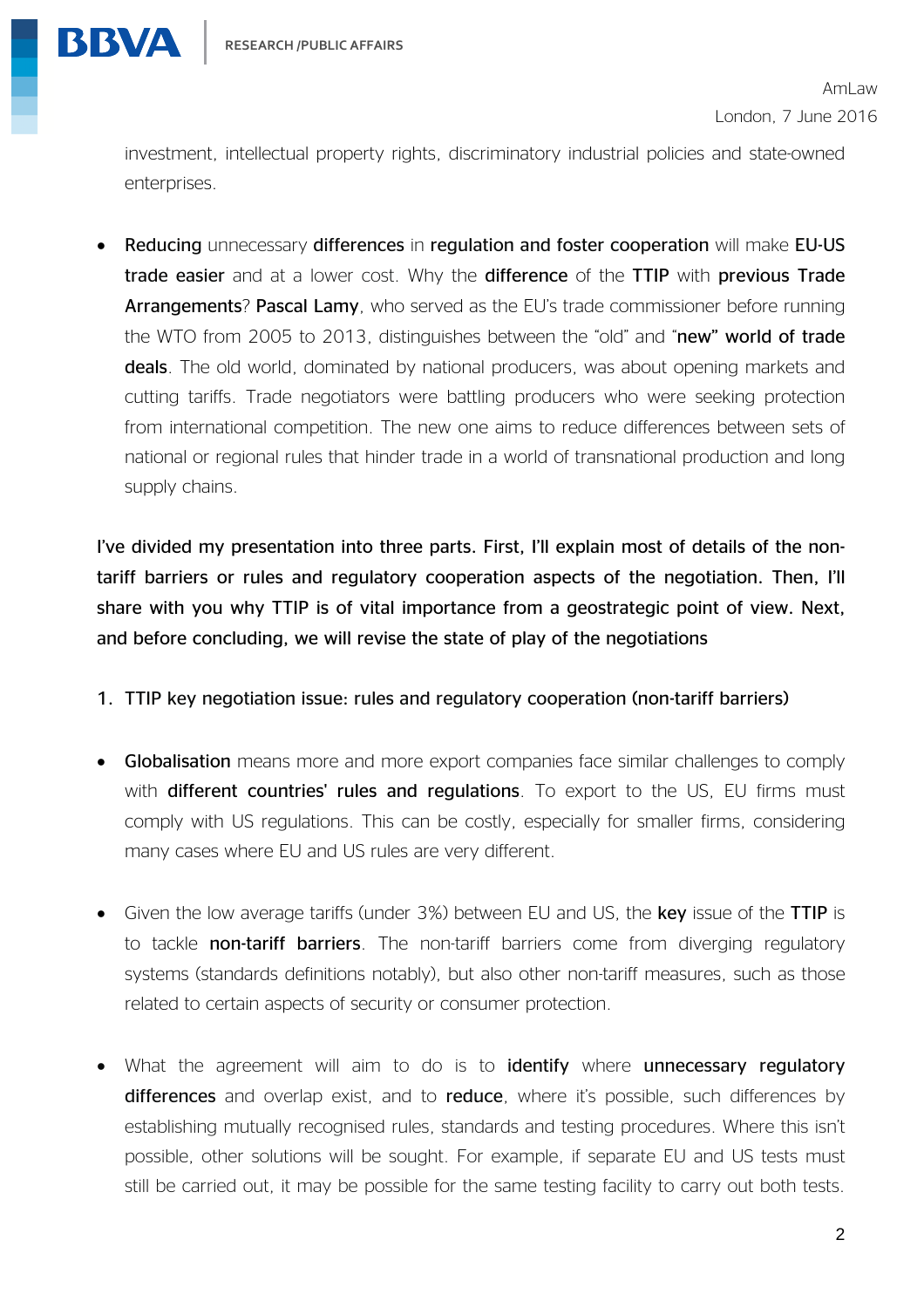

It's good to highlight that the trade deal is not about weakening existing laws or standards. The negotiators have a great respect of differences in the cases of food safety, environment, health or labour rights.

*Guiño empático al publico:* In this forum of legal experts, I would like to make a brief regarding about one of the key points of the negotiation, the system for resolving disputes between investors and states. The European Commission has proposed in the negotiation a new and transparent system for resolving disputes between investors and states, the Investment Court System (ICS), which would replace the existing investorto-state dispute settlement (ISDS) mechanism in all ongoing and future EU investment negotiations (*ver más detalles en Document 3. Background Q&A)*

- More consistent and straightforward product and trade regulations will benefit all exporting businesses, but small and medium-sized businesses stand to gain the most. Currently, many smaller businesses do not have the time or budget to navigate the complex rules and regulations required to export to the US. Simplified regulations will make it easier for them to start exporting there. For those that are already exporting it will become easier and cheaper.
- Developments in technology and innovation mean new products are entering the market all the time. As well as looking at existing rules and regulations, a successful trade deal between the EU and the US will also influence the way tests and standards for these new products are developed. Processes will be set up to help regulators from the EU and US work together to agree common standards.
- Some of these standards are likely to extend prevailing WTO standards; others could go beyond existing multilateral norms. TTIP is essentially a process whereby negotiators seek a **'living agreement'** consisting of new consultative mechanisms regarding regulatory and non-tariff issues as they evolve in response to developments in trade, technology or other changes. Taken together, these elements underscore that TTIP is not just another trade agreement, it is a new-generation negotiation aimed at repositioning the US and European economies for a more diffuse world of intensified global competition.
- Finally, I would like to remark that the ongoing digital revolution is starting to disrupt the entire fabric of **world commerce**. Surely, this new commerce model will need new rules.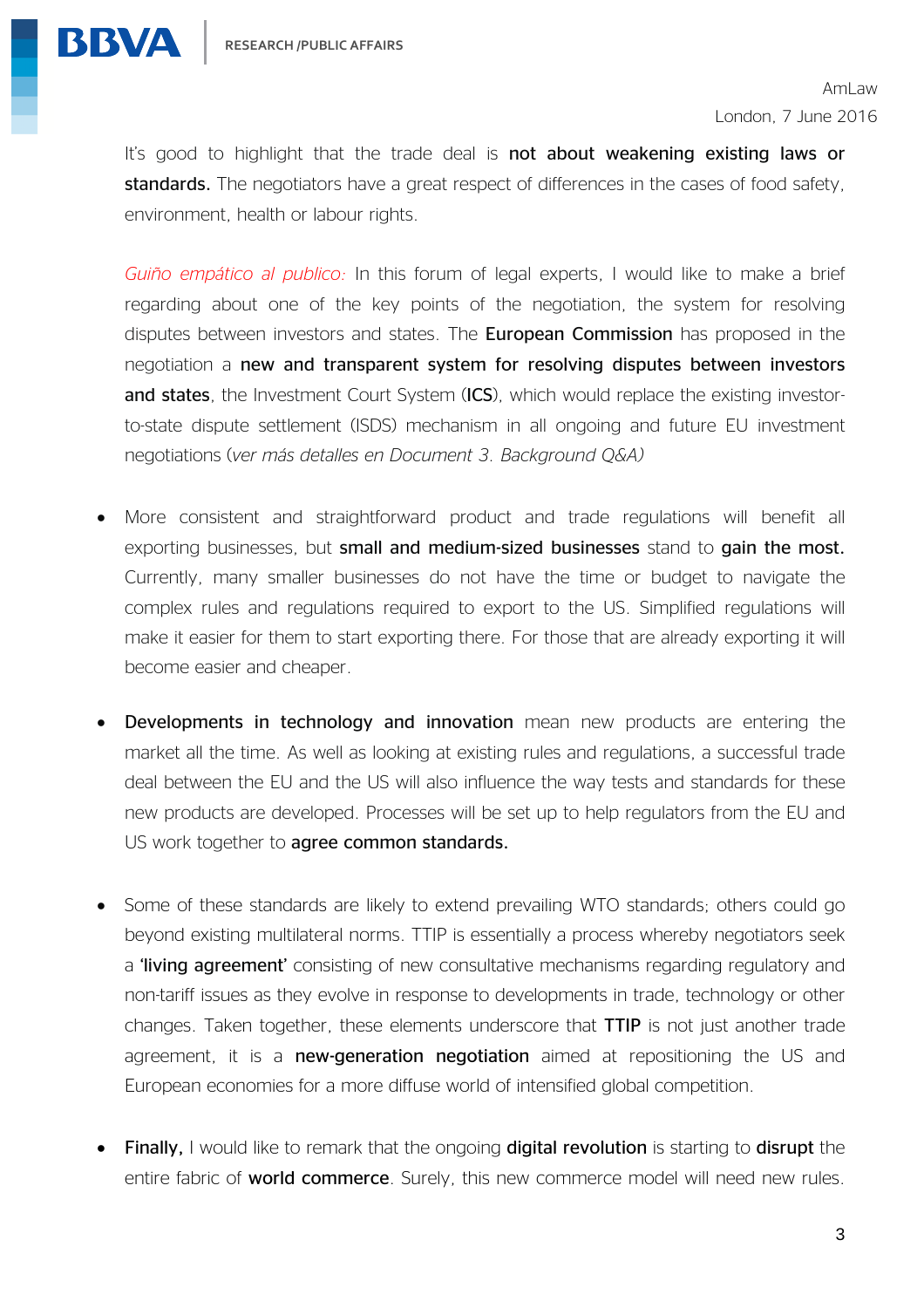

The usual combination of preferential agreements based on tariffs and quotas is inadequate for Internet-driven trade, where moving bytes are slowly supplanting moving physical goods.

- Services and "behind-the-border" regulations such as standards, intellectual property rights, and investment regimes are the main issues facing the **digital economy**. It is therefore unsurprising that the United States  $-$  the most advanced "digital player"  $-$  is the one pushing for new "deep integration" trade pacts covering these regulatory questions, especially the Transatlantic Trade and Investment Partnership (TTIP), the Transpacific Partnership (TPP), and the Trade in Services (TiSA) talks.
- And as a conclusion of the digital issue, I want to remark about this issue the importance of having a **Privacy Shield** which replaces the questioned Safe Harbour and it serves to drive trade flows that support data providing, increasing safety and operational efficiency in all economic economic sectors on both sides of the Atlantic. (*ver más detalles en Document 3. Background Q&A)*

#### Let's move on to the importance of the TTIP for geopolitics.

- 2. The importance of the TTIP for geopolitics
- Firstly, TTIP is about more than just trade. It is also about creating a more strategic, dynamic and holistic EU-US relationship that is better positioned with regard to third countries to open markets and to strengthen the ground rules of the international order. TTIP is politically important to the EU-US relationship itself. The bilateral relationship encompasses a diffuse array of issues, but many are mired in process without overarching purpose.
- Actually, the transatlantic engine is sputtering and needs some fuel. TTIP offers a framework for a concrete set of ambitious objectives to forge a more global partnership. It is the first real transatlantic initiative for the 'post-post' Cold War world and would be the first congressionally ratified agreement between the United States and the European Union. It could give the US-EU relationship new life, new focus, and new direction. In this sense TTIP could be both a symbolic and practical assertion of transatlantic renewal, vigour and commitment, not only for the US and the EU towards each other but also to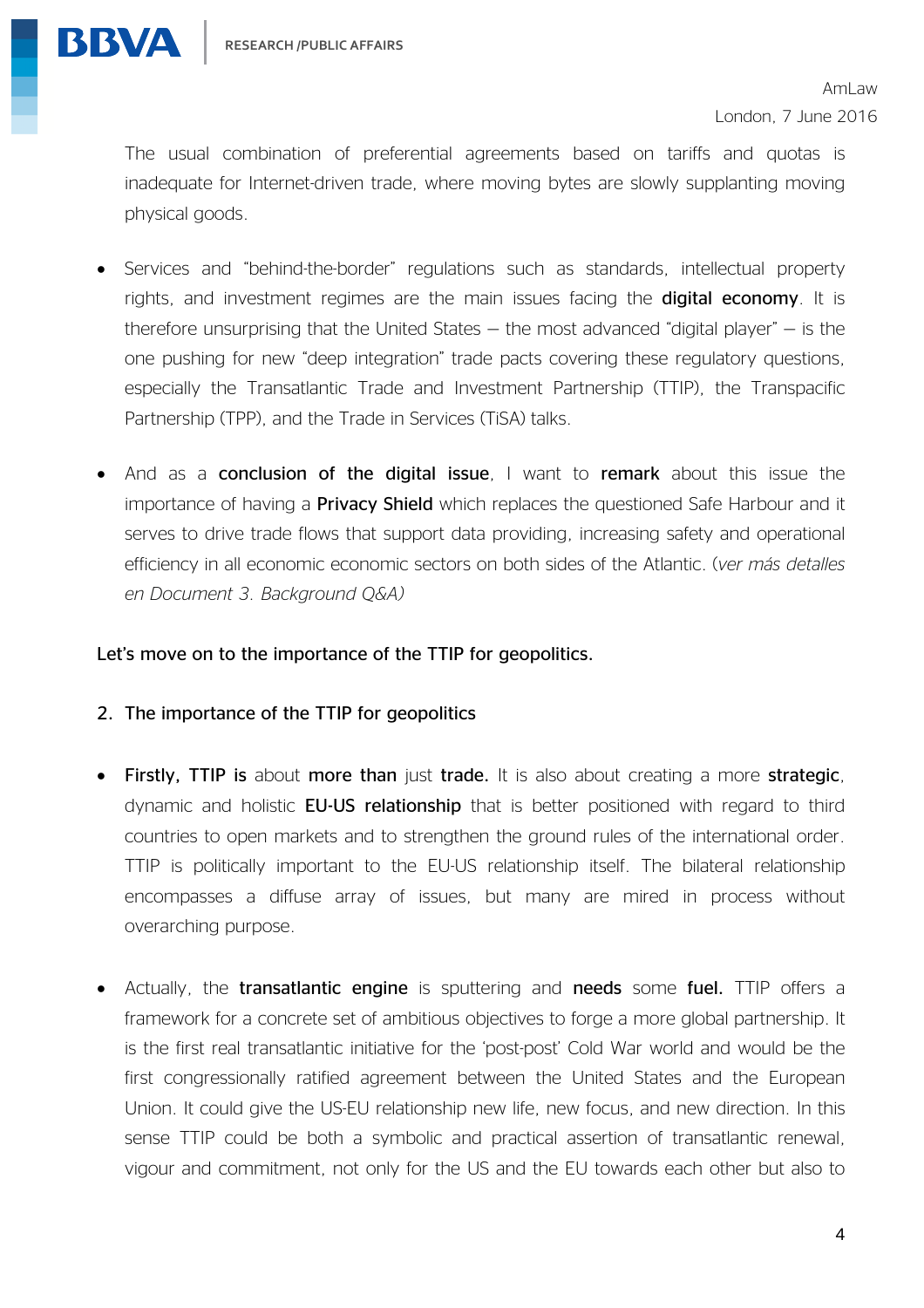

high rules-based standards and core principles of international order. It is an initiative that could be assertive without being aggressive: it challenges fashionable notions about a 'weakened West,' that are prevalent in the context of the 'rise of the rest'.

- Secondly, TTIP is rooted in a core truth: the Europe and US remain the pivot of the world economy, each other's most important and profitable market and source of onshore jobs, each other's most important strategic partner, and still a potent force in the multilateral system - when they work in concert. The EU-US relationship remains a foundational element of the global economy and the essential underpinning of a strong rules-based international order. Americans and Europeans literally cannot afford to neglect it. **However,** the center of **gravity** of the global economy is moving towards the East attracted by **Asia Pacific's** raising.
- Additionally, TTIP could also be an operational reflection of basic values shared by democratic societies across the Atlantic, even if differences on specific values exist (e.g. GMOs, ISDS). Surely, the values dimension should be extolled, not suppressed, for it is certain to have broader resonance.

**TABC Message (Tim Bennett):** The foundations upon which major trade agreements are built, especially the fundamental belief that increased **liberalization** in the **flow of goods**, services, and capital, furthers a country's national economic welfare more than could occur without such liberalization, are now under attack in both Europe and the U.S. Comments made by candidates for the Republican and Democratic nominations for President of the United States are prime examples of the attacks on trade agreements and are most worrisome. Many NGOs in Europe view TTIP as a threat to what they consider the European way of life, as if opposing this one trade agreement will stop the process and impacts of globalization. However, we believe free trade paves the way for prosperity and restrictions favor impoverishment and confrontation, as we have seen across the history.

 Thirdly, is important to highlight the Impact of TTIP on others Powers. TTIP is important in terms of how the transatlantic partners together might best relate to rising powers, especially the emerging growth markets. Whether those powers choose to challenge the current international order and its rules or promote themselves within it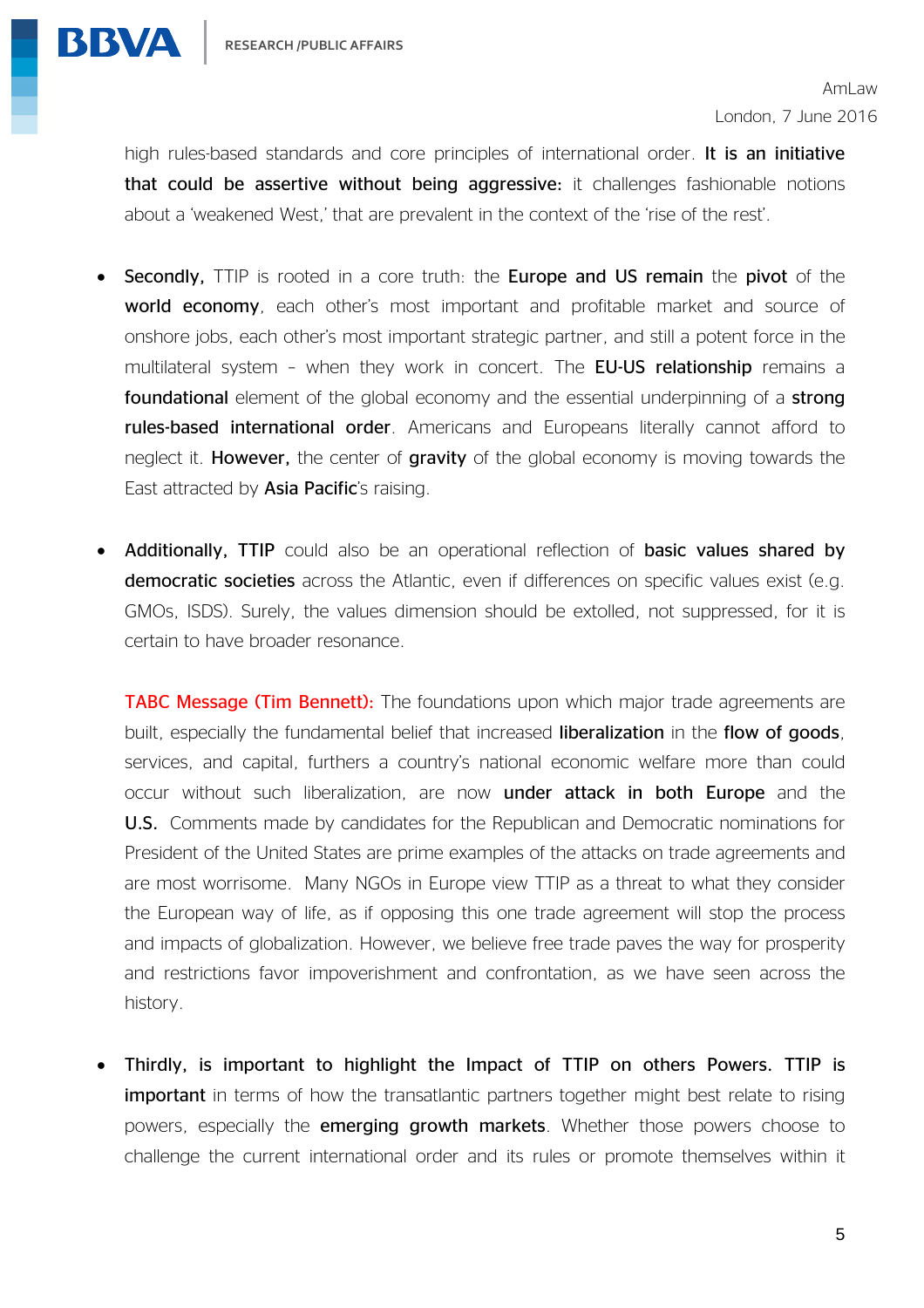

depends largely on how the US and the EU engage, not only with them but also with each other.

- TTIP has particular meaning for U.S. and EU relations with China and Russia. TTIP is lazily portrayed as an effort to confront and isolate China. Yet it is less about containing China than about the terms and principles guiding China's integration and participation in the global economy. China's burgeoning trade with both the United States and Europe attests to U.S. and EU interest in engaging China, not isolating it. TTIP, TPP and related initiatives are important instruments to help frame Beijing's choices, by underscoring China's own interests in an open, stable international system as well as the types of norms and standards necessary for such a system to be sustained.
- TTIP is also important with regard to U.S. and EU relations with Russia and Eurasia. TTIP presents a huge challenge to the Kremlin's efforts to divide Europeans from Americans. It offers something that the Kremlin cannot match: a transparent, mutually beneficial agreement that creates a rules-based framework for international cooperation. The Kremlin is conducting "active measures" in Eastern Europe, and in the EU itself, to derail the TTIP. But the fact is not that the West is excluding Russia, but that Russia is excluding itself from this promising dynamic.
- Finally, the rise of the US as a global energy power has given the TTIP negotiations added **importance.** Energy-dependent European allies, particularly in Eastern Europe, as well as energy-dependent Pacific partners such as Japan are looking to the US as a new energy source. US law, however, currently limits natural gas exports to countries with which the United States has a free trade agreement. This gives some partners considerable motivation to move quickly to such an agreement with the US.

#### 3. State of Play of the negotiations

• The TTIP negotiations kicked off in July 2013. Since then negotiators from both sides have gathered for 13 rounds of discussions, covering all components of the future agreement. The last round took place in New York the week of 25 April The next round will take place the week of 11 July in Brussels.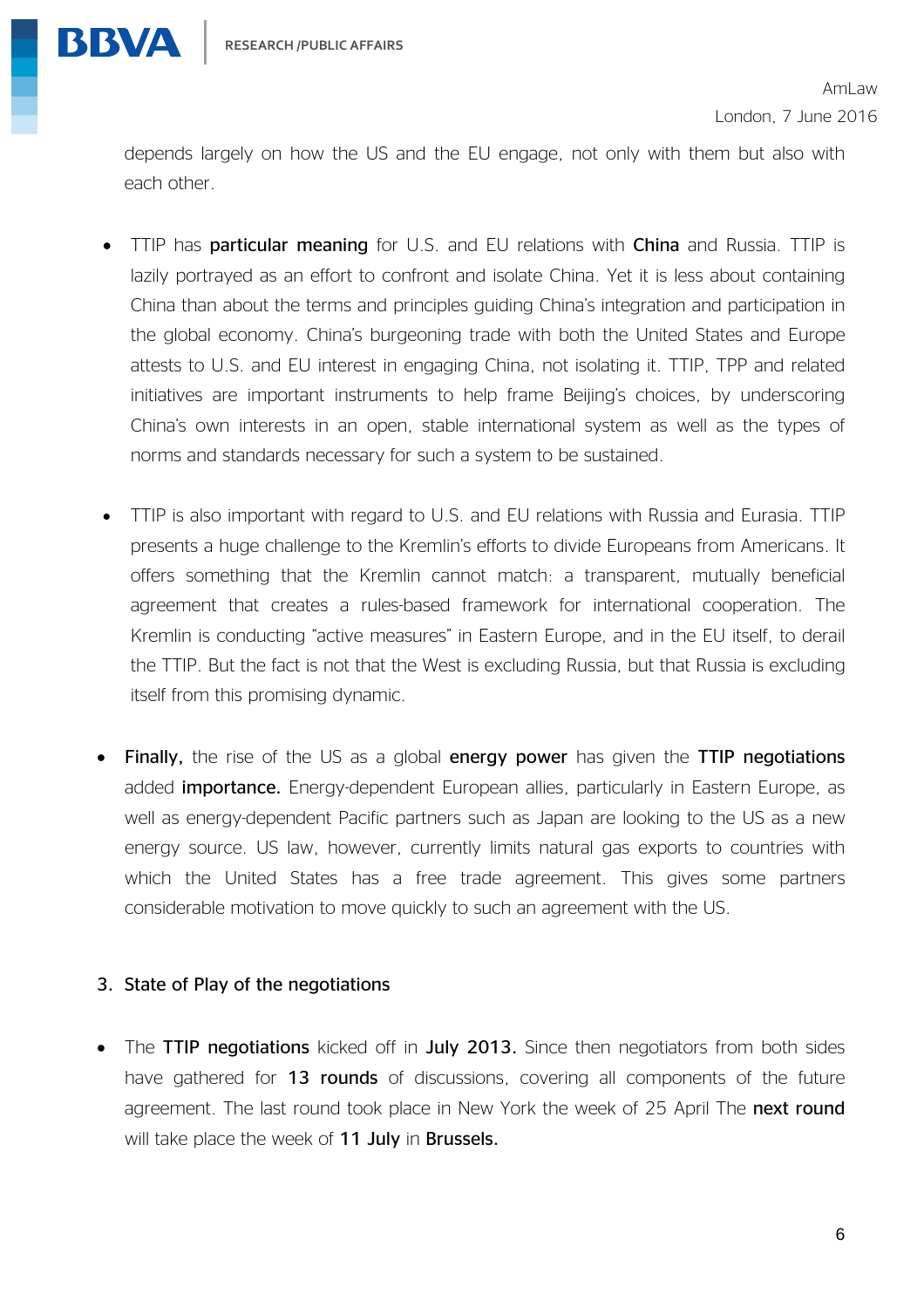

- Discussions during the 13th Round of negotiations covered all three pillars of the negotiations, i.e. market access, the regulatory cluster and rules. As during the previous Round, discussions under the regulatory pillar took centre stage. In particular, negotiators made headway in discussing their respective texts on regulatory cooperation and good regulatory practices. As for regulatory cooperation in sectors, work of technical consolidation started and further proposals will be presented before the next Round planned for July. On rules, progress was made in text consolidation on several issues, particularly in the SME chapter and with regard to customs and trade facilitation. Thirdly, the EU and US discussed market access areas. Talks in the realm of industrial tariffs were positive, bringing negotiations well under way to exceed 90 per cent of tariff lines that would be eliminated by both sides upon entry into force of TTIP.
- Finally, Parties reiterated their commitment to accelerating the work between Rounds in order to end up with a very limited number of open issues that can ultimately be resolved at political level during 2016 and before the end of the Obama Administration.

TABC Message (Tim Bennett): And I would be remiss to not emphasize that the historic conclusion should include an obligation for the two sides to consult during the development stage of future regulations on **financial services**. The most pressing impediments to cross border finance between U.S. and EU capital markets are the result of insufficient regulatory cooperation. Those are what TTIP can most usefully address: not a requirement to change any existing regulations, but a requirement to consult and consider the transatlantic impact while future regulations are still being developed.

#### **CONCLUSION**

- We must seize this moment to enhance and reinvigorate the transatlantic partnership. But the success of the Trans-Pacific Partnership talks will not necessarily make the hefty task of getting Americans and Europeans to agree on a similar project any easier.
- This is the time for stay engaged to push for political momentum at the highest level, because if we lose the focus on the big picture, on why this is important geopolitically and we start going into the weeds about GMOs (Genetically Modified Organisms) or public procurement, or all the nasty, difficult issues where trade policy meets domestic sensitivities – if we're fighting on those battlegrounds, we lose.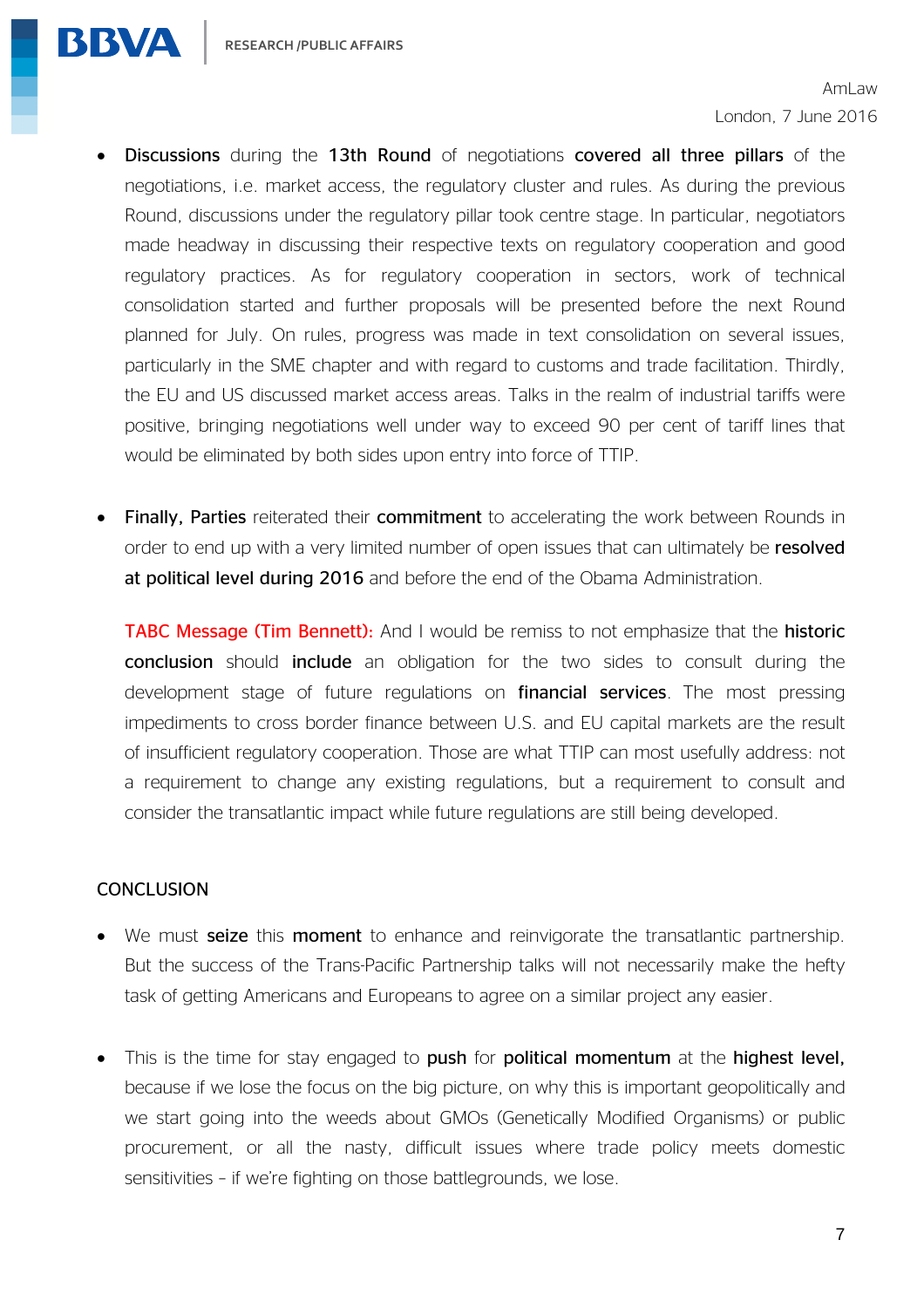

TABC Message (Tim Bennett): when initiated in 2016, TTIP was viewed as an historic opportunity. It still is. If TTIP cannot be concluded this year when it has the enthusiastic support of the U.S. President and most heads of government in the EU Member States, I believe it will be exceedingly risky to leave it to the uncertain agenda of a new U.S. President and the changing political tides facing Europe. Leaders on **both sides** of the Atlantic must elevate the pace, set aside the acrimony being expressed in the press, recognize that each side must make difficult concessions at this point, and bring this important endeavor to a historic conclusion.

• The TTIP is a once-in-a-generation opportunity to strengthen the competitiveness of the transatlantic economy and then improving the lives, and economic opportunity of individuals on both sides of the Atlantic. The biggest challenge that we face is to keep the political momentum going. We have an opportunity. We have a window of time in 2016, before the end of the Obama Administration, Get action.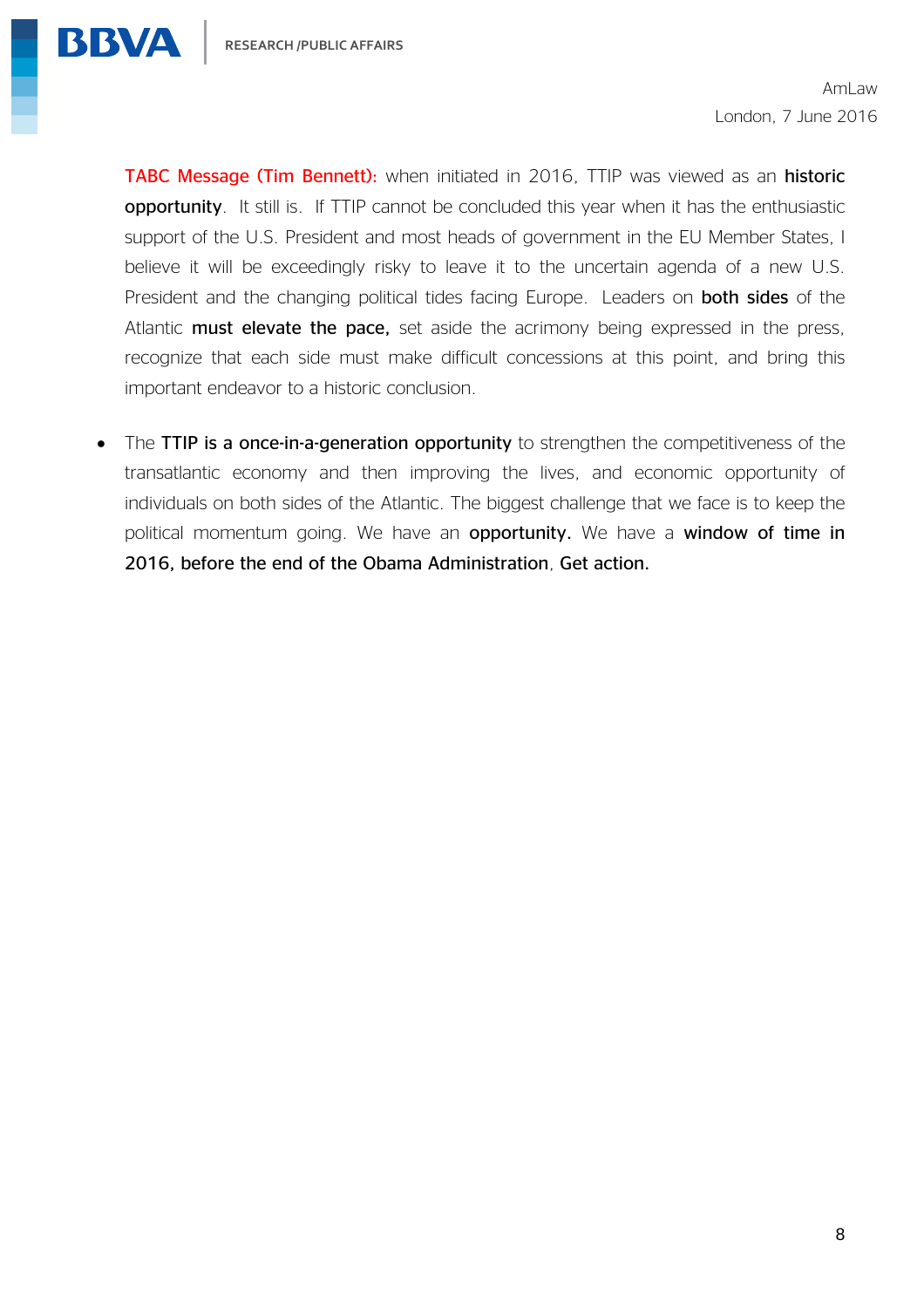# 2.Biographies



#### Jeremy Barton, General Counsel, KPMG in the UK

- Jeremy Barton joined KPMG UK as General Counsel in 2015. He is a member of the Executive Committee and is responsible for the legal affairs of the firm. His team provides strategic and technical advice to the Board, the Executive Committee and the Partners on matters relating to governance, regulation, practice protection, deals and contracts.
- His previous positions have been as both regional and global general counsel in other large international accounting and consulting organisations.
- Bachelor in Arts (Law) at Cambridge University.



Debra Valentine, Group executive, Legal & Regulatory AffairsGeneral Counsel, Rio Tinto

- Debra was appointed Group executive, Legal & Regulatory Affairs in 2009 having joined Rio Tinto as global head of Legal in 2008. She previously worked at United Technologies Corporation in the US where she was vice president, deputy general counsel and corporate secretary. Before then, she was a partner with the law firm O'Melveny & Myers, in Washington D.C. Debra served as general counsel at the US Federal Trade Commission from 1997 until 2001.
- She was appointed non-executive director of Lamprell plc in 2015 and has been a member of the board of the Extractive Industries Transparency Initiative since 2012, the North American Advisory Council at Chatham house since 2013, the UK-Japan 21st Century Group since 2014 and the 'Your Life' Corporate Advisory Council Board since 2014.
- Bachelor in Arts (History)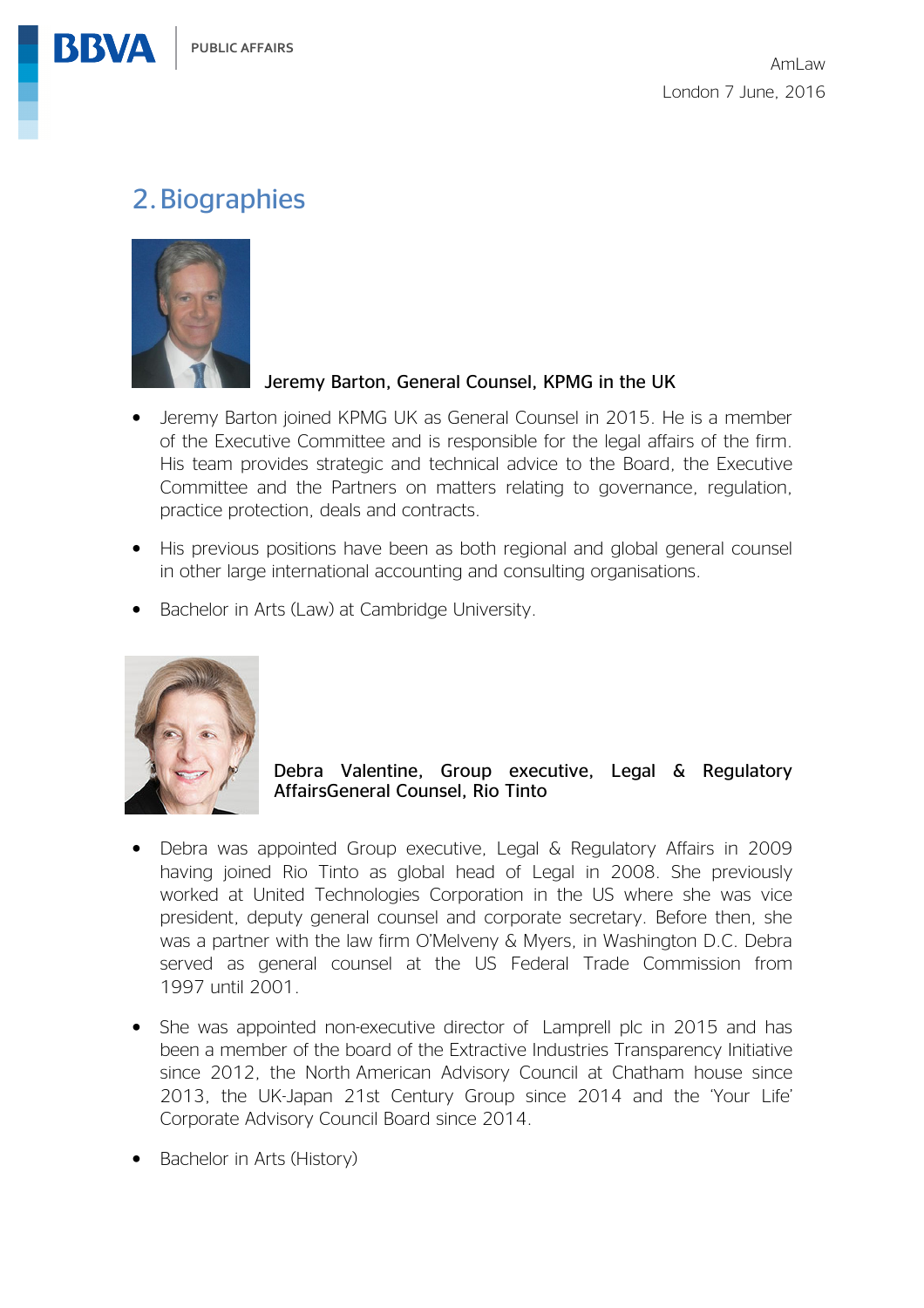PUBLIC AFFAIRS





**BBVA** 

#### Haibin Xue, General Counsel, Greater China, Hexagon AB

- He is also Partner of the Zhong Lun Law Firm. Previous work experiences: 2006–2011 (Zhonglun W&D Law Firm, Founding Partner of London Office); 2003 -2006 (Anglo Chinese Lawyers LLP, Founding Partner); 1998 - 2003 (CIAC, Head of Legal Department); 1996 -1998 (A London based Canadian Law Firm, Senior Counsel); and 1990 – 1995 (The Supreme Prosecution Service of the P.R. China, Prosecutor )
- Mr. Xue has published dozens of articles and a number of books/guidance both in the UK and in China,
- Master Degree in Studies in Intellectual Property Law Management at the University of London.

Hexagon AB: Swedish company that is a leading global provider of information technologies. Hexagon's sales amounted to a record 3.0 bn  $\epsilon$  in 2015.



Belinda Doshi, Chief Privacy Officer and Associate General Counsel, the Pearson Group

- Associate General Counsel of Pearson since January 2015. Previously he worked in: Nabarro LLP; Fieldfisher; Brobeck Hale; and Lawrence Graham.
- She is an expert on the data protection compliance aspects of IT outsourcing transactions and is the author of the 'Managing Risk' chapter of the 2011 UK Law Society book, "Outsourcing: Law and Practice".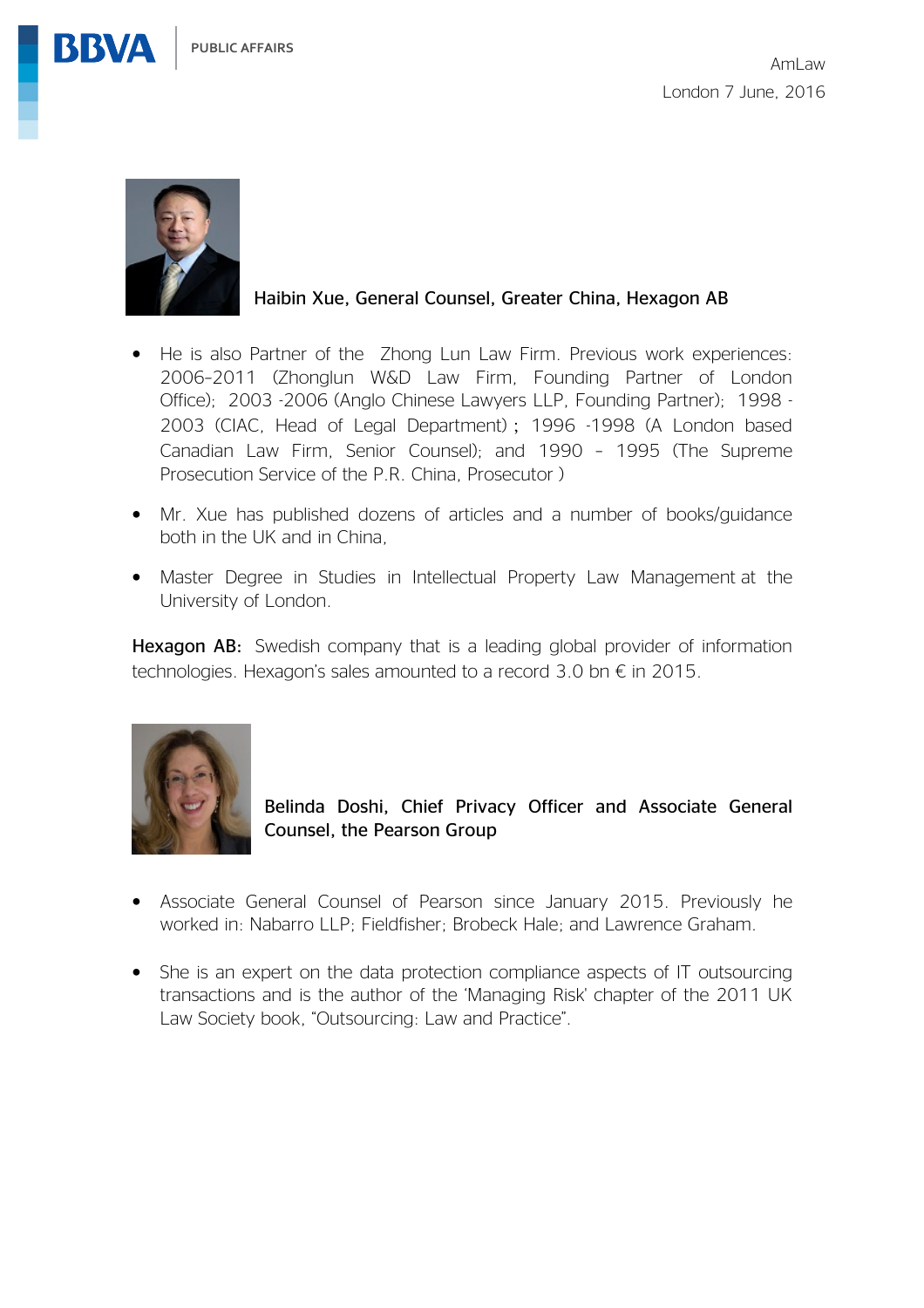PUBLIC AFFAIRS

**BBVA** 





#### Adam Smith, General Counsel, Safran

- Named General Counsel of Safran in 2014. Preivously he has been:Group General Counsel and Chief Compliance Officer of DCNS; General Counsel of Cassidian, recently renamed Airbus Defence and Space (Munich); and Head of M&A Legal Affairs at EADS (Paris).
- Adam Smith started his career in 1988 as a solicitor at Lovells (London), then became an investment banker at Dresdner Kleinwort Benson (London).
- He holds a degree in law from University College London and an MBA from London Business School (1996).

Safran: Safran is an international high-technology group and supplier of systems and equipment in its core markets of Aerospace, Defense and Security. Operating worldwide, Safran has over 70,000 employees and logged sales of 17.4 billion euros in 2015.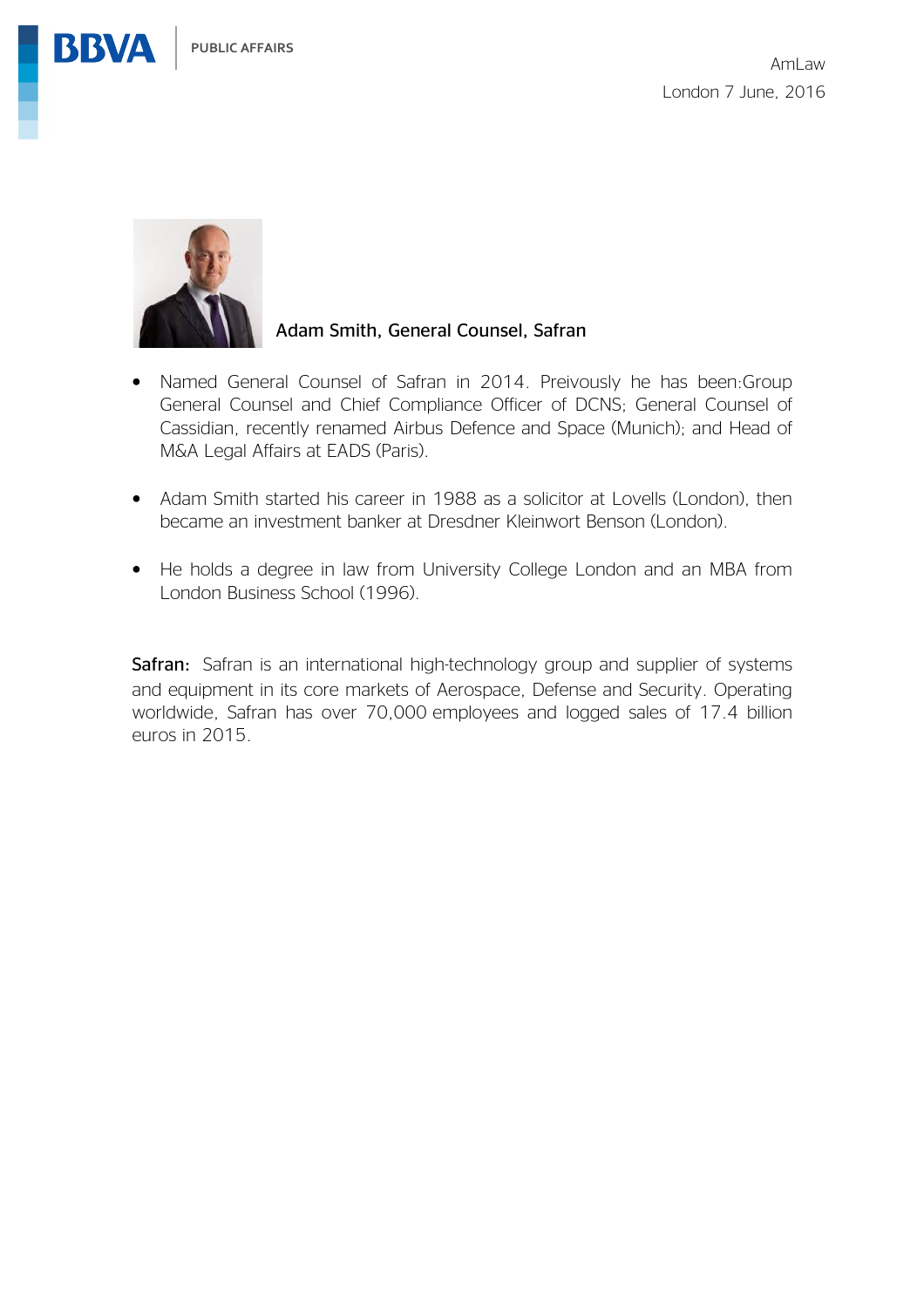# 3. Background for Q&A

- 1. Impact of Brexit on Trade
- 2. EU-US Privacy Shield (replace US-EU Safe Harbor)
- 3. TTIP:
	- 3.1. Investor's rigths (EU Proposal: Investment Court System)
	- 3.2. SMES (How can TTIP help SMES?)

### 1. Impact of Brexit on trade

- As an EU member, the UK and companies based here can sell their goods freely to customers anywhere else in the EU without those customers having to pay additional taxes to import those goods.British consumers and companies can also import from elsewhere in the EU without tariffs. The EU also has agreements allowing free trade with countries such as Norway, Switzerland, South Africa and South Korea.
- Outside the EU, the UK would need to strike new deals in order to have free trade.

#### If Brexit wins

- Exit would almost certainly mean invoking Article 50 of the Lisbon Treaty, which provides for members leaving the EU. It gives the departing country two years to agree terms with the EU, the membership lapses.The timing here is crucial to the trade question. Note: see annex 1 "Brexit: if it were done" for additional information.
- The Vote Leave campaign says the Government would have "informal talks" with EU leaders before invoking Article 50, to help bring about a new free trade relationship with the EU quickly and smoothly before exit.. The Government says Article 50 would be invoked straightaway.In a document published earlier this year, the Cabinet Office suggests that a new agreement with the EU is very unlikely to be done in two years and Britain could face a decade of economic uncertainty because of the absence of trade deals.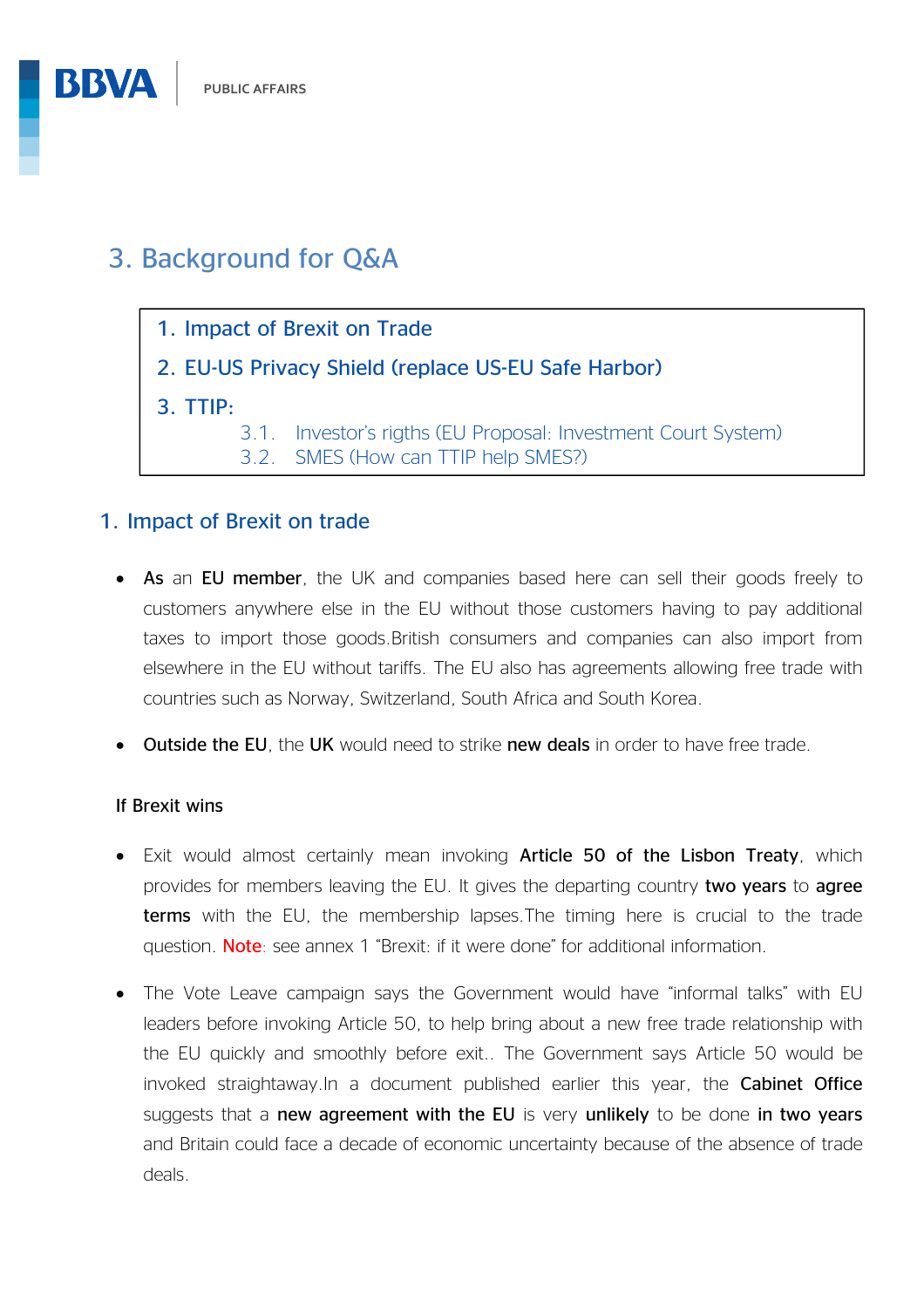- After decades of EU membership UK business regulations are already heavily harmonised with Europe, meaning that the UK could probably strike a very quick deal if – and it's a big 'if' – it was prepared to go on applying those rules in exchange for access to the EU single market, much as Norway does today.
- In practice, the UK would be more likely seek to negotiate a novel form of Free Trade Agreement, but as Pawel Swidlicki of Open Europe notes, the trade-off is between "speed and scope".If the UK wants a broad deal, particularly one covering services, including financial services, it could take some time.Past precedent for other deals suggests negotiations might take anywhere from four to 10 years. How long precisely might depend more on politics than economics.

#### In the absence of a deal between the UK and the EU

- Then the UK would then be required to follow World Trade Organisation rules on tariffs. The UK would pay tariffs on goods and services it exported into the EU, but since the UK would pay 'most favoured nation' rates, that would prohibit either side imposing punitive duties and sparking a trade war.
- These WTO tariffs range from 32 per cent on wine, to 4.1 per cent on liquefied natural gas, with items like cars (9.8 per cent) and wheat products (12.8 per cent) somewhere in between. John Springford, an economist with the Centre for European Reform, the total cost of those tariffs would be large, ranging from a 2.2 per cent of GDP (£40 billion) to 9 per cent.
- Business for Britain, which campaigns for exit, estimates that at worst, tariffs would cost British exporters just £7.4 billion a year and says the UK would save enough on EU membership fees to be able to compensate exporters for that.
- Damian Chalmers, professor of European Union law at the London School of Economics, says the bigger threat to the UK exports would not be from WTO tariffs, but other EU states imposing new regulations and other "non-tariff barriers" to keep UK services out.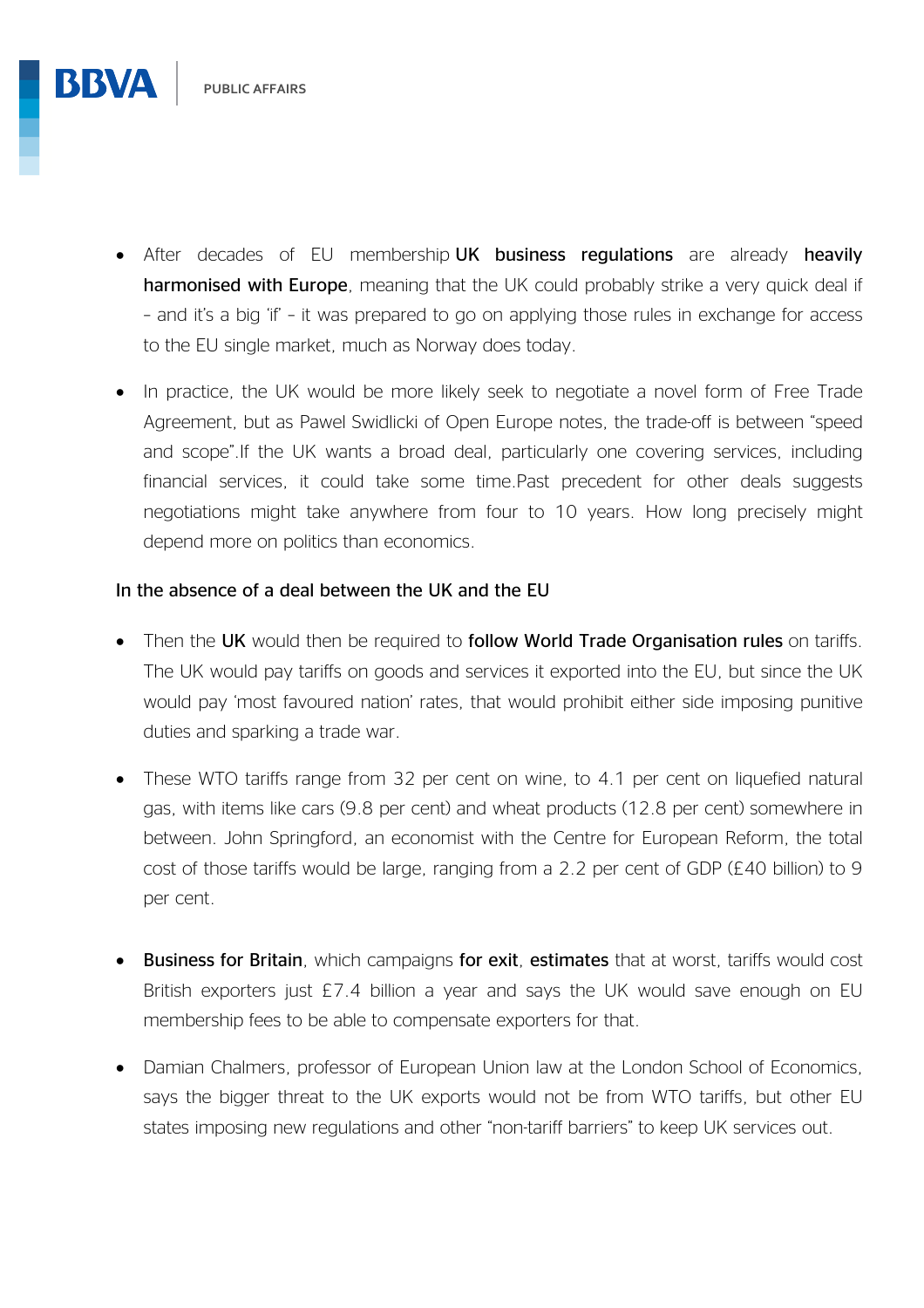

#### UK trade deals with other big economies

- This is eminently possible, but is likely to take time. Having ceded responsibility for trade policy to the EU, the UK civil service may lack the capacity to strike major trade deals quickly. It is also possible, as David Cameron argues, that other countries will want to see what terms the UK receives in Europe before committing to their own deal, potentially leading to further delays.
- A larger question will be about the UK's bargaining power with countries whose domestic politics push them towards protectionism, not free trade. Professor Chalmers warns that striking trade deals with major economies such as the US, China and India would be "tough" for Britain.
- Brexit campaigners note that the EU has so far failed to secure such free trade deals, and suggest the UK would have a better chance negotiating in its own right with politicians in Washington, Beijing and New Delhi.

## 2. EU-US Privacy Shield (replace US-EU Safe Harbor)

- On 2 February 2015 The European Commission and the United States agreed on a new framework for transatlantic data flows: the EU-US Privacy Shield (replace US-EU Safe Harbor)
- The new arrangement will provide stronger obligations on companies in the U.S. to protect the personal data of Europeans and stronger monitoring and enforcement by the U.S. Department of Commerce and Federal Trade Commission (FTC), including through increased cooperation with European Data Protection Authorities. The new arrangement includes commitments by the U.S. that possibilities under U.S. law for public authorities to access personal data transferred under the new arrangement will be subject to clear conditions, limitations and oversight, preventing generalised access. Europeans will have the possibility to raise any enquiry or complaint in this context with adedicated new Ombudsperson.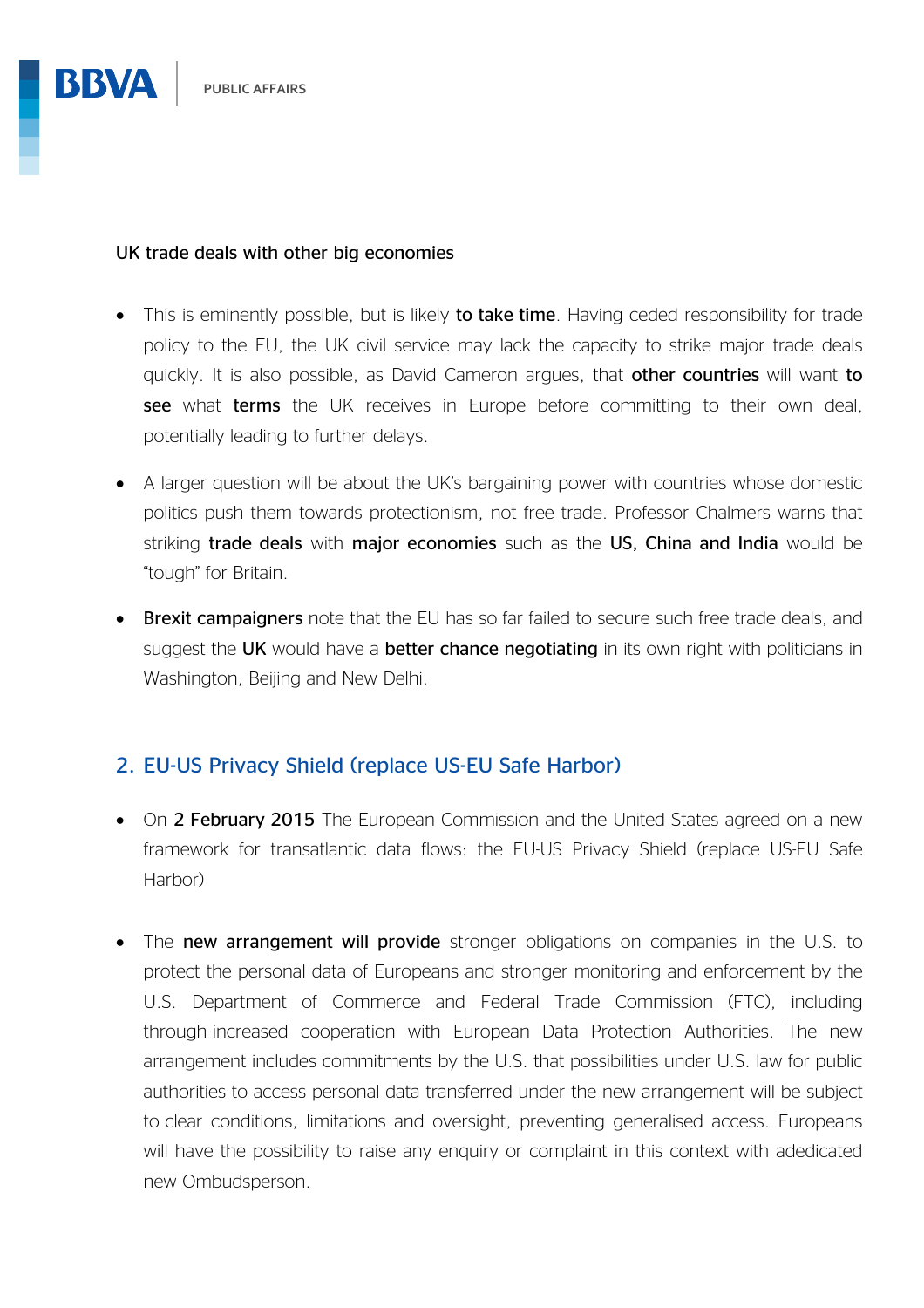## 3. TTIP

**BBVA** 

### 3.1 Investor's rigths

- The European Commission has approved its proposal for a new and transparent system for resolving disputes between investors and states – the Investment Court System.
- The Investment Court System would replace the existing investor-to-state dispute settlement (ISDS) mechanism in all ongoing and future EU investment negotiations, including the EU-US talks on a Transatlantic Trade and Investment Partnership (TTIP).
- The proposal for an Investment Court System builds on the substantial input received from the European Parliament, Member States, national parliaments and stakeholders through the public consultation held on ISDS. It is intended to ensure that all actors can have full trust in the system. Built around the same key elements as domestic and international courts, it enshrines governments' right to regulate and ensures transparency and accountability.
- "*The ICS is a new, modernised system of investment courts, subject to democratic principles and public scrutiny*," said Trade Commissioner Cecilia Malmström. "*What has clearly come out of the debate is that the old, traditional form of dispute resolution suffers from a fundamental lack of trust. However, EU investors are the most frequent users of the existing model, which individual EU countries have developed over time. This means that Europe must take the responsibility to reform and modernise it. We must take the global lead on the path to reform." She added: "We want to establish a new system built around the elements that make citizens trust domestic or international courts. I'm making this proposal public at the same time that I send it to the European Parliament and the Member States. It's very important to have an open and transparent exchange of views on this widely debated issue*."
- Main elements of reform**.** The proposal for the new court system includes major improvements such as: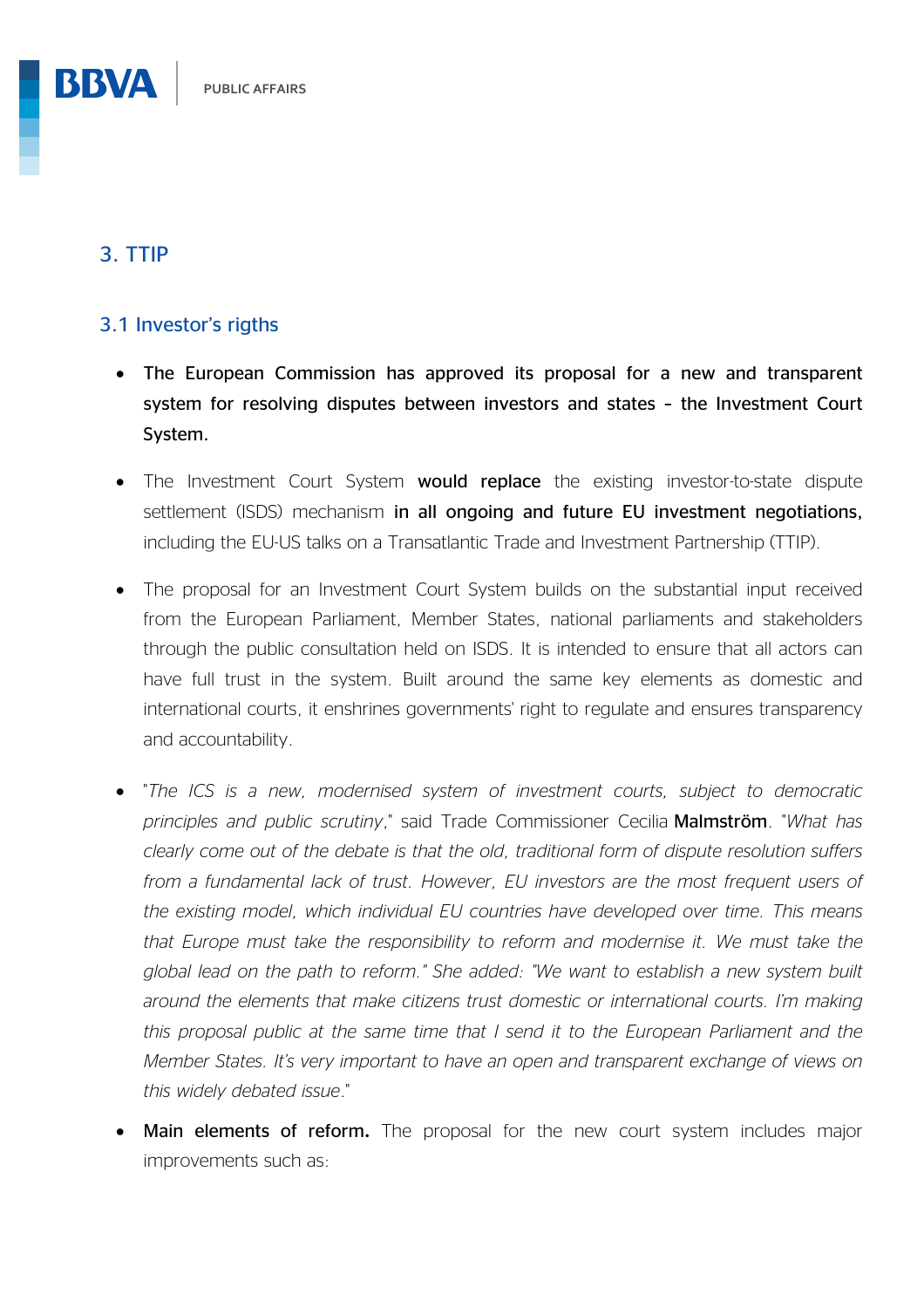

- o Judgements would be made by publicly appointed judges with high qualifications**,** comparable to those required for the members of permanent international courts such as the International Court of Justice and the WTO Appellate Body;
- o The new Appeal Tribunal would be operating on similar principles to the WTO Appellate Body;
- o The ability of investors to take a case before the Tribunal would be **precisely defined** and limited to cases such as targeted discrimination on the base of gender, race or religion, or nationality, expropriation without compensation, or denial of justice;
- o Governments' right to regulate would be enshrined and guaranteed in the provisions of the trade and investment agreements.
- o This builds on the EU's existing approach which ensures:
- o Proceedings will be transparent, hearings open and comments available on-line, and a right to intervene for parties with an interest in the dispute will be provided;
- o Forum–shopping is not possible;
- o Frivolous claims will be dismissed quickly;
- o A clear distinction between international law and domestic law will be maintained;
- o Multiple and parallel proceedings will be avoided.
- In relation with the ICS, the European Commission and the Canadian Government have agreed to include a new approach on investment protection and investment dispute settlement in the **EU-Canada** Comprehensive Economic and Trade Agreement (CETA).This agreement is a clear break from the current ISDS system and shows the commitment to work to establish a multilateral investment tribunal. The revised CETA text includes a new article which ensures that the right to regulate for public policies is fully preserved.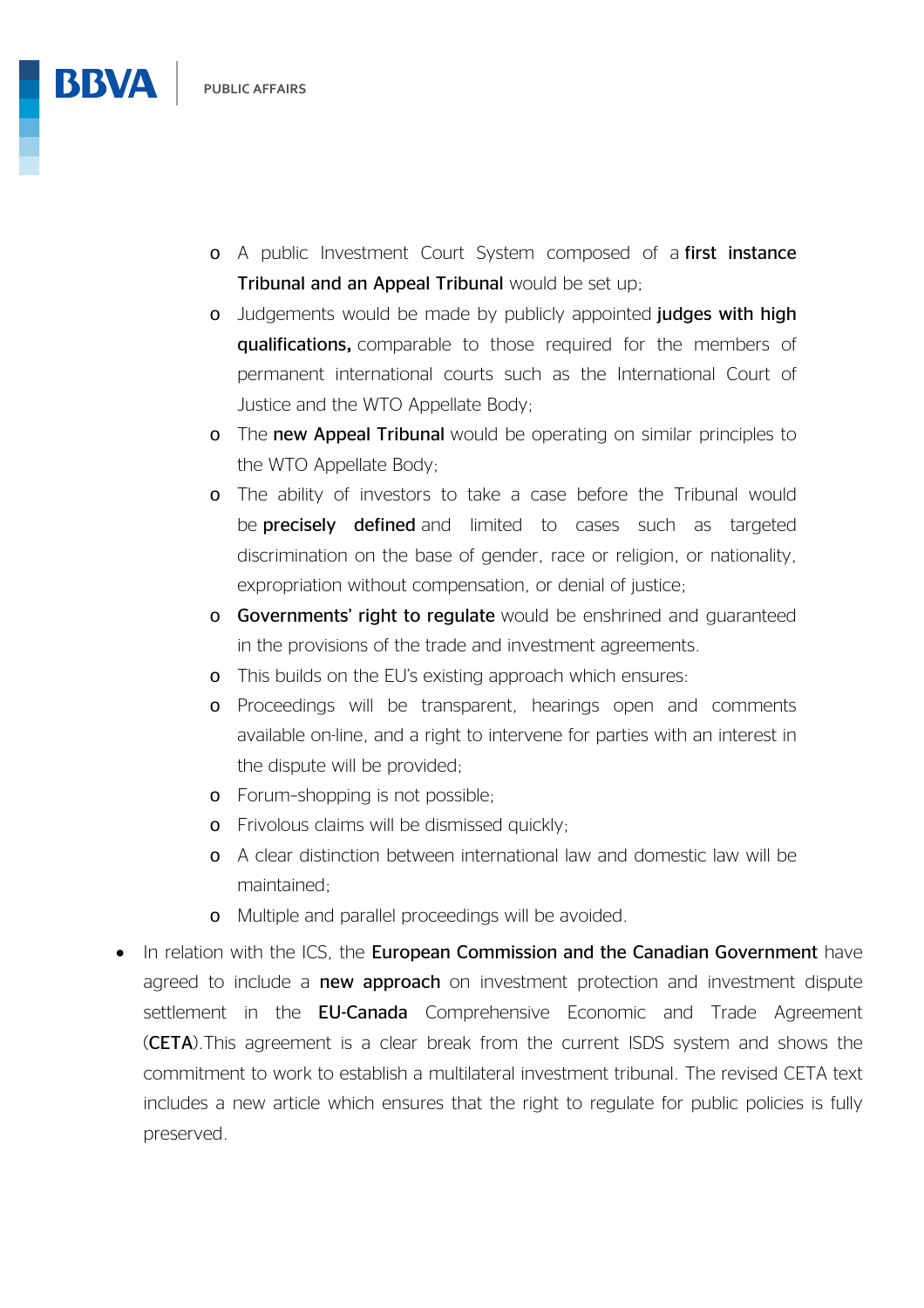## 3.2 SMES

**BBVA** 

#### How can TTIP help SMES?

- Smaller firms and start-ups power Europe's economy and create most of its new jobs.
- The Transatlantic Trade and Investment Partnership (TTIP) has significant potential for small and medium sized enterprises, according to a report released in Brussels today. It presents the results of a survey of small and medium-sized enterprises (SMEs) carried out in 2014 on challenges they face when exporting to the United States. It also uses newly available data to look at the scale of exports by EU SMEs to the United States.
- Cecilia Malmström, European Commissioner for Trade said: "Small and medium-sized enterprises are the backbone of the European economy. These companies will channel the benefits of TTIP back to their local communities. That's why the EU and the US are working to deliver an ambitious agreement that meets their concerns. This report helps us do that, by pointing out the concrete obstacles and the problems that we have to solve. This is one of the issues to be discussed when our negotiators are meeting this week."
- Elżbieta Bieńkowska, Commissioner for Internal Market, Industry, Entrepreneurship and SMEs added: "SMEs stand to benefit most when we reduce non-tariff barriers and cut red tape. We are working on that in the EU Single Market and here we can see why it is so important to do the same thing in the TTIP negotiations."
- SMEs are already big winners from transatlantic trade. 150,000 SMEs exported to the United States in 2012, accounting for 28% of all EU exports there. SMEs in sectors linked to food, beverages & agriculture; clothing, textiles & leather; as well as chemicals had an above-average share of EU exports
- However, EU SMEs have challenges in exporting to the US market, many of which can be eased by a TTIP agreement that is ambitious and comprehensive and maintains our high standards of regulatory protection. The issues raised include: